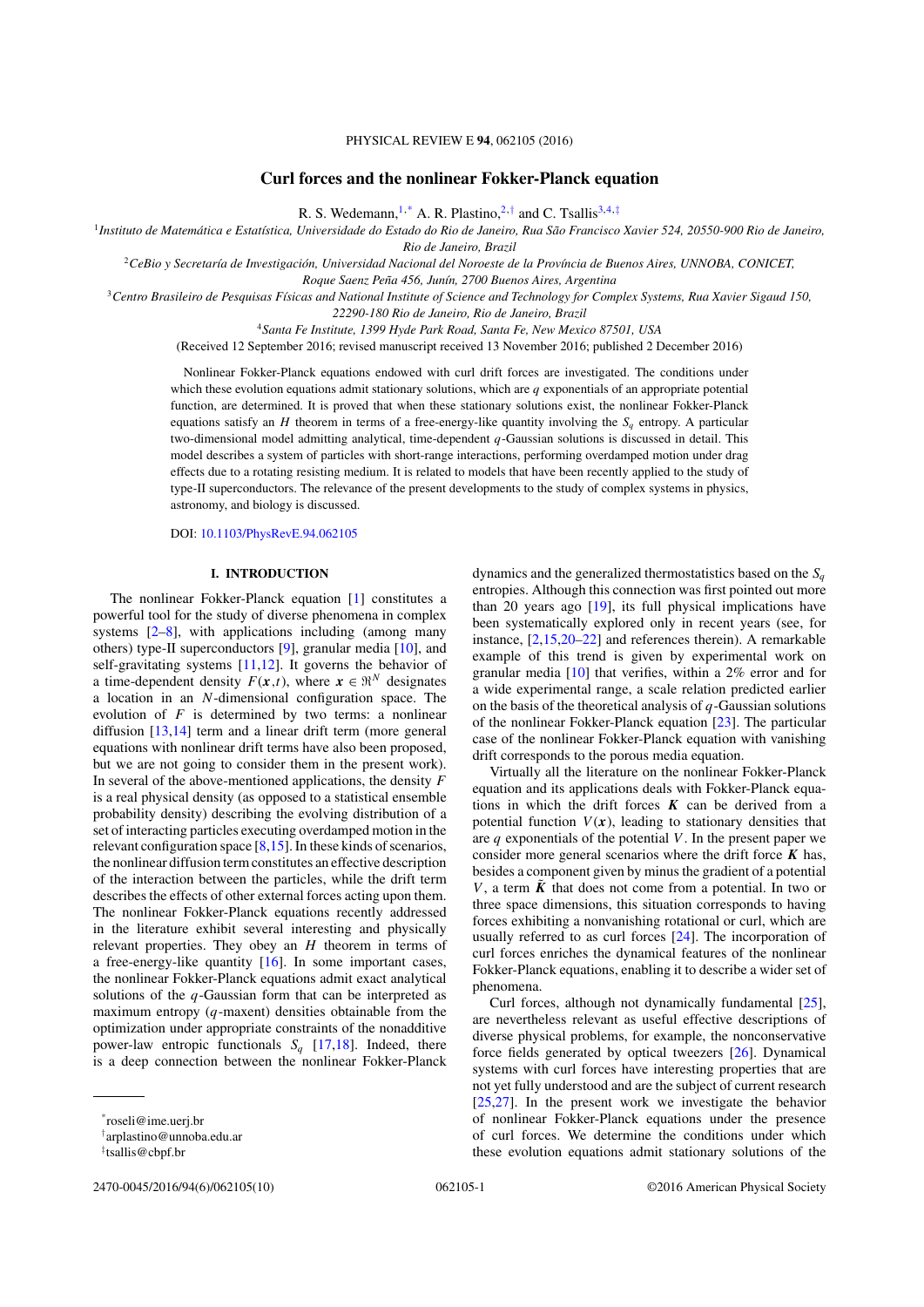*q*-maxent form and satisfy an *H* theorem. We also discuss in detail a two-dimensional example admitting analytical time-dependent solutions that describes a set of interacting particles undergoing overdamped motion under the drag effect arising from a uniformly rotating medium.

# **II. NONLINEAR FOKKER-PLANCK EQUATION**

In the present work we consider nonlinear Fokker-Planck (NLFP) equations of the form

$$
\frac{\partial F}{\partial t} = D\nabla^2 [F^{2-q}] - \nabla \cdot [FK],\tag{1}
$$

where  $F(x,t)$  is a time-dependent density, *D* is a diffusion constant,  $K(x)$  is a drift force, and *q* is a real parameter characterizing the (power-law) nonlinearity appearing in the diffusion term. The density  $F$  is a dimensionless quantity of the form  $F = \rho(x,t)/\rho_0$ , where  $\rho$  has dimensions of inverse volume and  $\rho_0$  is a constant with the same dimensions as  $\rho$ . Therefore, the dimensional density  $\rho(x,t)$  obeys the evolution equation  $\partial[\rho/\rho_0]/\partial t = D\nabla^2[(\rho/\rho_0)^{2-q}] - \nabla \cdot [(\rho/\rho_0)K]$ .

As already mentioned, in the most frequently studied case of Eq.  $(1)$ , the drift force **K** is assumed to arise from a potential function  $V(x)$ ,

$$
K = -\nabla V. \tag{2}
$$

The stationary solutions of the NLFP equation then satisfy

$$
\nabla \cdot [D\nabla (F^{2-q}) + F(\nabla V)] = 0.
$$
 (3)

Let us consider the *q*-statistical ansatz [18]

$$
F_q = A \exp_q[-\beta V(\mathbf{x})] = A[1 - (1 - q)\beta V(\mathbf{x})]_+^{1/(1-q)},
$$
(4)

where  $A$  and  $\beta$  are constants to be determined and the function  $\exp_q(z) = [1 + (1 - q)z]_+^{1/(1-q)}$ , usually referred to as the *q*-exponential function, vanishes whenever  $1 + (1 - q)z \le 0$ . One finds that the ansatz given by (4) complies with the equation

$$
D\nabla(F^{2-q}) + F(\nabla V) = 0,\t(5)
$$

if

$$
(2-q)\beta D = A^{q-1}.
$$
 (6)

It therefore satisfies also Eq. (3) and constitutes a stationary solution of the NLFP equation. In summary, the *q*-exponential ansatz (4) is a stationary solution of the NLFP equation if the drift force **K** is derived from a potential and *A* and  $\beta$  satisfy the relation  $(6)$ .

We will assume that the stationary distribution  $F_q$  has a finite norm, that is,  $\int F_q d^N x = I < \infty$ . The specific conditions required for  $F_q$  to have a finite norm (such as the allowed range of *q* values) cannot be stated in general because they depend on the particular form of the potential function  $V(x)$ . Since in many applications the solution of the NLFP equation is interpreted as a physical density (as opposed to a probability density), we assume a finite norm, but not necessarily normalization to unity. Note that, due to the nonlinear character of the Fokker-Planck equation under consideration, the multiplicative factor *A* appearing in the solution (4) cannot be chosen arbitrarily (as would be the case for the linear Fokker-Planck equation). The parameter *A* depends on the value of  $\beta$  through relation (6), implying that a stationary solution normalized to one corresponds to a particular  $\beta$  value, which in turn depends on the value of  $q$ .

The stationary density  $F_q$  can be regarded as a  $q$ -maxent distribution, because it maximizes the nonadditive *q*-entropic functional

$$
S_q[F] = \frac{1}{q-1} \int (F - F^q) d^N \mathbf{x},\tag{7}
$$

under the constraints corresponding to the norm and the mean value of the potential *V* [18,19]. In the limit  $q \rightarrow 1$ , the standard linear Fokker-Planck equation

$$
\frac{\partial F}{\partial t} = D\nabla^2 F - \nabla \cdot [F\mathbf{K}] \tag{8}
$$

is recovered. In this limit, the *q*-maxent stationary density (4) reduces to the exponential, Boltzmann-Gibbs-like density

$$
F_{\rm BG} = \frac{1}{Z} \exp\left[-\frac{1}{D}V(x)\right],\tag{9}
$$

with the condition (6) becoming  $\beta D = 1$ , independent of the normalization constant *A*. The density  $F_{BG}$  is normalized to one provided that  $Z = \int \exp[-\frac{1}{D}V(x)]d^Nx$ . The density  $F_{BG}$  optimizes the Boltzmann-Gibbs entropy  $S_{BG}$  =  $-\int F \ln F d^N x$ , under the constraints of normalization and the mean value  $\langle V \rangle$  of the potential *V* (consistently with the fact that, in the limit  $q \to 1$ , the entropic functional  $S_q$  reduces to the standard Boltzmann-Gibbs entropy).

Note that a dynamical system with a phase space flux of the form  $(2)$  (that is, of a gradient form) evolves always downhill on the potential energy landscape so as to minimize the potential energy function  $V(x)$ . The components  ${K_i, i =}$ 1*, . . . ,N*} of such a field satisfy

$$
\frac{\partial K_i}{\partial x_j} = \frac{\partial K_j}{\partial x_i} = \frac{\partial^2 V}{\partial x_i \partial x_j}.
$$
 (10)

In two or three dimensions, as is well known, fields *K* that do not have the gradient form are fields of nonvanishing curl, i.e.,  $K \neq -\nabla V \iff \nabla \times K \neq 0.$ 

# **III. NONLINEAR FOKKER-PLANCK EQUATION WITH CURL DRIFT FORCES: STATIONARY SOLUTIONS**

Now we consider NLFP equations endowed with drift forces having two terms, one exhibiting the gradient form and the other not arising from the gradient of a potential. That is, we consider drift fields of the form

$$
K = G + \tilde{K}, \qquad (11)
$$

where the force  $G$  is equal to minus the gradient of some potential function  $V(x)$ , while the component  $\tilde{K}$  does not come from a potential (that is,  $\partial \tilde{K}_i/\partial x_i \neq \partial \tilde{K}_i/\partial x_i$ ). Our aim is to determine under which conditions a density proportional to the *q* exponential of the potential *V* still provides a stationary solution of the NLFP equation, preserving thus the link between this equation and the generalized nonextensive thermostatistics. Substituting the above drift force *K* and *q*-exponential density  $F_q$  (4) into the stationary NLFP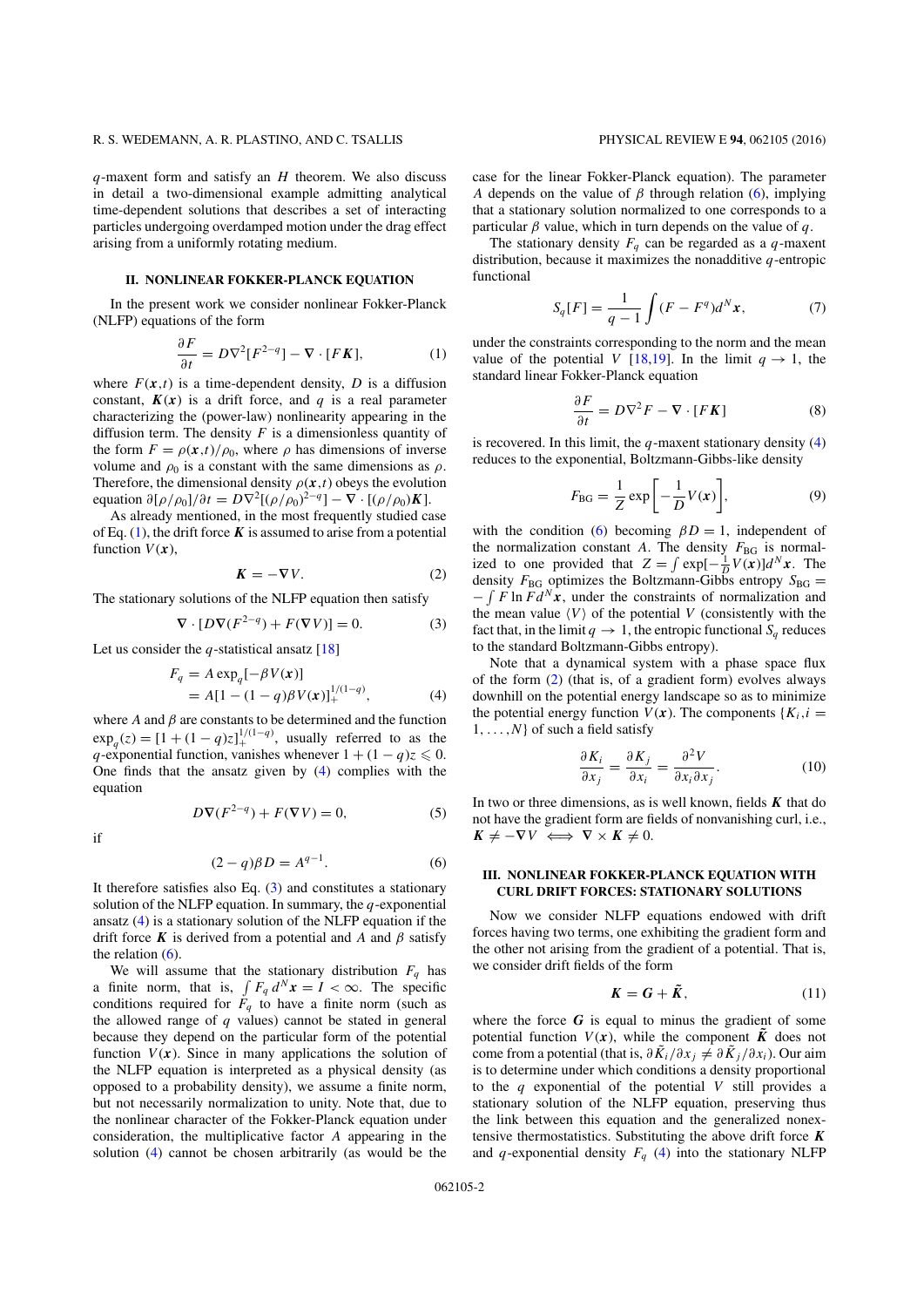### CURL FORCES AND THE NONLINEAR FOKKER-PLANCK . . . PHYSICAL REVIEW E **94**, 062105 (2016)

equation  $(3)$ , one obtains

$$
D\nabla^2 \big[ F_q^{2-q} \big] + \nabla \cdot [F_q(\nabla V)] - \nabla \cdot [F_q \tilde{\pmb{K}}] = 0. \tag{12}
$$

It can be verified that, if *A* and  $\beta$  satisfy (6), the sum of the first two terms in the above equation vanishes, since  $F<sub>a</sub>$  is a stationary solution of the NLFP equation (3) when the drift field *K* consists solely of the gradient field *G*.

In order for  $F_q$  to comply also with the full NLFP equation (12), including the drift contribution associated with the nongradient field  $\tilde{K}$ , it is then necessary that

$$
\nabla \cdot [F_q \tilde{K}] = 0. \tag{13}
$$

If the above relation is satisfied, the density  $F_q$  constitutes a stationary solution of the full NLFP equation, corresponding to the complete drift force  $\mathbf{K} = -(\nabla V) + \tilde{\mathbf{K}}$ . To have the *q*-maxent stationary solution, one therefore requires

$$
\nabla \cdot {\{\tilde{K}A[1 - (1 - q)\beta V]^{1/(1 - q)}\}} = 0, \tag{14}
$$

which in turn leads to the following relation between the nongradient drift component  $\tilde{K}$  and the potential function  $V(x)$ :

$$
[1 - (1 - q)\beta V](\nabla \cdot \tilde{\mathbf{K}}) - \beta(\tilde{\mathbf{K}} \cdot \nabla V) = 0.
$$
 (15)

This is a consistency relation that the potential function *V*, the nongradient force field  $\tilde{K}$ , the Lagrange multiplier  $\beta$ , and the entropic parameter  $q$  have to satisfy in order that the nonlinear Fokker-Planck equation admits the *q*maxent stationary solution (4). The general (*q,*β)-dependent equation (15) constitutes a rather complicated relation between the nongradient field  $\tilde{K}$  and the potential function *V*, which is difficult to characterize. Moreover, this relation depends explicitly on the value of  $\beta$  (besides depending, of course, on the value of the *q* entropic parameter). This means that, for given forms of  $\tilde{K}(x)$  and  $V(x)$  and a given *q* value, one may have stationary solutions of the *q*-maxent form (4), only for particular values of  $\beta = \beta(q)$ , which will in general be functions of  $q$ , the  $\beta$  dependence and the  $q$  dependence being thus highly intertwined. We will not pursue further an analysis of these kinds of scenarios and will focus instead on the case where (for given  $q$  values) there are solutions for a continuous range of  $\beta$  values. In this case, we will see that condition (15) decouples into two separate conditions, each of them independent of both *q* and β. Having a continuous range of allowed  $β$  values has the important advantage of giving us the freedom to choose solutions with different normalizations [note that the constant *A* in the stationary solution (4) is a function of  $\beta$ ]. In particular, one can choose solutions normalized to one. Regarding this last point, it is worth mentioning here that the *q* dependence of  $\beta$  reappears when one considers only solutions normalized to unity [see the discussion after Eq. (51)].

It follows from relation  $(15)$  that, in order for the NLFP equation to admit the  $\beta$ -parametrized family of stationary solutions (4), with a continuous allowed range of  $\beta$  values, two conditions have to be fulfilled. On the one hand, the nongradient component of the drift  $\tilde{K}$  has to be a divergencefree vector field

$$
\nabla \cdot \tilde{K} = 0. \tag{16}
$$

On the other hand,  $\tilde{K}$  has to be everywhere orthogonal to the gradient of the potential

$$
\tilde{\boldsymbol{K}} \cdot (\nabla V) = 0. \tag{17}
$$

Notice that conditions  $(16)$  and  $(17)$  are not only sufficient but also necessary conditions for the ansatz (4) to be a stationary solution of the NLFP equation (1) for a continuous range of  $\beta$  values. Indeed, if (4) solves (1) for such a set of  $\beta$  values, the left-hand side of (15), which is an inhomogeneous linear function of  $\beta$ , has to vanish for an interval of values of  $\beta$ . This clearly implies that both the independent term and the coefficient of the  $\beta$ -linear term have to vanish individually, leading in turn to conditions  $(16)$ and (17). It is interesting that, as already mentioned, these conditions do not explicitly depend on the value of the *q* parameter, constituting therefore a *q*-invariant structure. This *q* invariance is remarkable since it incorporates both the *q <* 1 and  $q > 1$  regimes, which in specific applications usually correspond to quite different dynamics. The stationary solution guaranteed by these conditions is a physical solution when it is normalizable (otherwise, it is not physical, although still formally a solution of the NLFP equation). The normalizability of the stationary solution depends on the particular shape of the potential *V* and on the value of *q* and, as already mentioned, can only be studied on a case by case basis. The general properties of the NLFP equations with curl forces analyzed in Secs. III–VI are valid for general *q* values provided this normalizability condition is satisfied.

In two or three space dimensions, the decomposition  $K = G + \tilde{K}$ , with  $G = -\nabla V$  and  $\nabla \cdot \tilde{K} = 0$ , resembles the decomposition of a vector field into a curl-free (irrotational) component and a solenoidal (divergence-free) component arising from the celebrated Helmholtz theorem [28]. We are not, however, imposing the boundary conditions on the fields  $K$ ,  $G$ , and  $\tilde{K}$ , which are usually considered in connection with the Helmholtz decomposition. Furthermore, we require the point to point orthogonality of the irrotational and the divergence-free components of  $K$ , which is not a condition usually considered in connection with the Helmholtz decomposition.

It is interesting that the Helmholtz-like decomposition (11), with orthogonal irrotational and divergence-free parts  $G \cdot \tilde{K} = 0$ , arises naturally in some circumstances. For instance, the most general rotationally invariant vector field in two dimensions has precisely this form. Indeed, such vector fields are of the form

$$
G = -g(r)e_r,
$$
  
\n
$$
\tilde{K} = l(r)e_\theta,
$$
\n(18)

where  $g(r)$  and  $l(r)$  are functions of the radial coordinate  $r =$  $(x^2 + y^2)^{1/2}$  and  $e_r$  and  $e_\theta$  respectively denote the radial and tangential unit vectors. It is clear that the field  $G$  in  $(18)$  is of the form  $-\nabla V(r)$ , with  $V(r) = \int^{r'} g(r') dr'$ , and that the field  $\tilde{K}$  satisfies  $\nabla \cdot \tilde{K} = 0$  and  $G \cdot \tilde{K} = 0$ .

Summing up, we have thus determined that the NLFP equation  $(1)$  having a nonpotential drift force of the form  $(11)$ admits, for a continuous range of values of the parameter  $\beta$ , the family of *q*-maxent stationary solutions (4) if and only if the relations  $(16)$  and  $(17)$  are satisfied.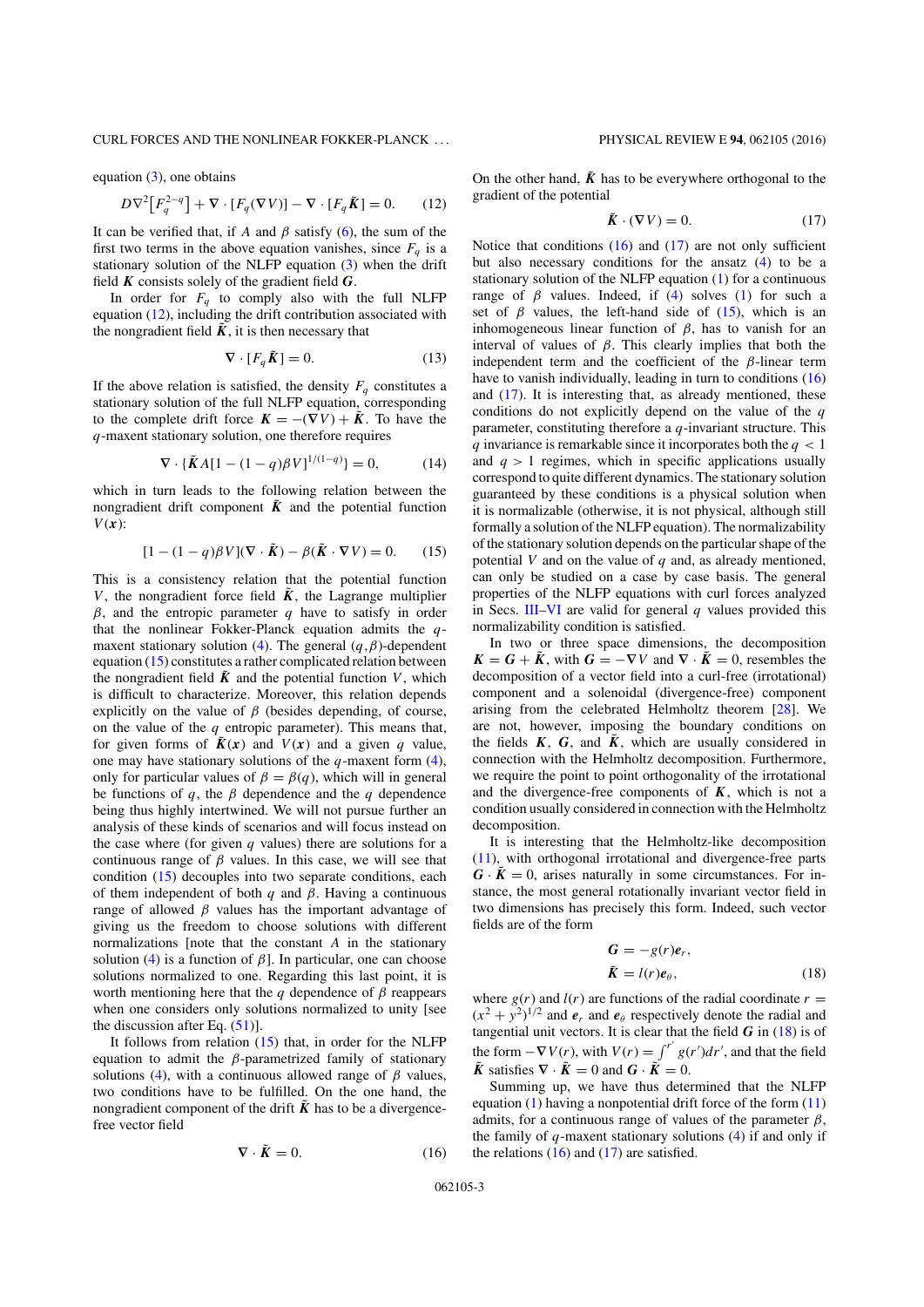# **IV. THE** *H* **THEOREM**

We are now going to explore the possibility of formulating an *H* theorem for the nonlinear Fokker-Planck equations, endowed with a drift term involving a nonvanishing-curl force  $\tilde{K}$ , not derivable from the potential function *V*. Let us first consider the time derivative of the power-law entropic functional  $S_{q^*}$ , with  $q^* = 2 - q$ . This is a reasonable choice, because  $q^*$  is precisely the exponent that appears inside the Laplacian term in the NLFP equation (1). The duality  $q \rightarrow 2 - q$  appears frequently in the *q*-generalized thermostatistical formalism [18]. We have

$$
\frac{dS_{q^*}}{dt} = \frac{q^*}{1 - q^*} \int F^{q^* - 1} \frac{\partial F}{\partial t} d^N x = Dq^{*2} \int F^{2q^* - 3} |\nabla F|^2 d^N x
$$

$$
+ q^* \int F^{q^* - 1}(\nabla F) \cdot (\nabla V) d^N x + \int F^{q^*}(\nabla \cdot \tilde{\mathbf{K}}) d^N x,
$$
\n(19)

where we have used the norm preservation, i.e.,  $\frac{d}{dt} \int F d^N x =$ <br>  $\int \frac{\partial F}{\partial x} d^N x = 0$ . It is clear that the first term in the final  $\int \frac{\partial F}{\partial t} d^N x = 0$ . It is clear that the first term in the final expression in (19) is positive definite. However, the second and third terms do not have a definite sign. Consequently, the time derivative of *Sq*<sup>∗</sup> does not have a definite sign and the entropic form  $S_{q^*}$  does not itself verify an *H* theorem. The last two terms in the expression for  $\frac{dS_q^*}{dt}$ , describing the contribution of the drift term to the change in the entropy, suggest that a linear combination of  $S_{q^*}$  and the mean value of the potential function *V* may comply with an *H* theorem. The time derivative of  $\langle V \rangle = \int FV d^N x$  is

$$
\frac{d\langle V\rangle}{dt} = \int V \frac{\partial F}{\partial t} d^N x = -q^* D \int F^{q^*-1}(\nabla F) \cdot (\nabla V) d^N x
$$

$$
- \int F |\nabla V|^2 d^N x + \int F(\nabla V) \cdot \tilde{\mathbf{K}} d^N x. \tag{20}
$$

Combining now Eqs.  $(19)$  and  $(20)$  one obtains, after some algebra,

$$
\frac{d}{dt}(DS_{q^*} - \langle V \rangle) = \int F|q^*DF^{q^*-2}(\nabla F) + \nabla V|^2 d^N x \n+ \int F^{q^*}(\nabla \cdot \tilde{K}) d^N x \n+ \int F(\nabla V) \cdot \tilde{K} d^N x.
$$
\n(21)

If the curl component  $\tilde{K}$  of the drift force complies with the requirements given by Eqs.  $(16)$  and  $(17)$ , which are necessary and sufficient for the nonlinear Fokker-Planck equation to have the family of *q*-maxent stationary solutions (4), it follows from (21) that the nonlinear Fokker-Planck equation satisfies the *H* theorem

$$
\frac{d}{dt}(DS_{q^*} - \langle V \rangle) = \int F|q^*DF^{q^*-2}(\nabla F) + \nabla V|^2 d^N x
$$

$$
= \langle |q^*DF^{q^*-2}(\nabla F) + \nabla V|^2 \rangle \geq 0. \quad (22)
$$

It is worth stressing that the conditions (16) and (17) for having stationary *q*-maxent solutions are essentially the same as those for having an *H* theorem.

There is an interesting consequence of the *H* theorem in relation to the uniqueness of the decomposition (11) of the total drift force *K* into a gradient component  $G = -\nabla V$  and an (orthogonal) divergence-free component  $\tilde{K}$ . Let us assume that that total drift force can be decomposed in this fashion in two different ways,  $\mathbf{K} = -\nabla V_1 + \tilde{\mathbf{K}}_1 = -\nabla V_2 + \tilde{\mathbf{K}}_2$ . If the nonlinear Fokker-Planck equation admits a stationary solution (of finite norm)  $F_{stat}$ , it follows from the *H* theorem (22) that

$$
\nabla V_1 = \nabla V_2 = -q^* DF_{\text{stat}}^{q^*-2} (\nabla F_{\text{stat}}), \tag{23}
$$

which in turn implies also that  $\tilde{K}_1 = \tilde{K}_2$ . Consequently, if the nonlinear Fokker-Planck equation admits a stationary solution, the decomposition of the total drift force into the sum of a gradient term and a divergence-free term is unique.

### **V. QUADRATIC POTENTIAL AND LINEAR DRIFT**

We now consider in detail the case of a quadratic potential *V* and a linear drift  $\tilde{K}$ . We will see that, in this case, the conditions  $(16)$  and  $(17)$  are required even to have a stationary solution of the  $q$ -exponential form  $(4)$  for one single value of the parameter  $\beta$ . We assume a potential and a drift field, respectively, of the forms

$$
V(\mathbf{x}) = \sum_{ij} (a_{ij} x_i x_j) + \sum_i (b_i x_i),
$$
 (24)

$$
\tilde{K}_i(\mathbf{x}) = \sum_j (c_{ij} x_j) + d_i, \tag{25}
$$

where  $\tilde{K}_i(x)$  is the *i*th component of the drift field  $\tilde{K}(x)$  and  $a_{ij}$ ,  $c_{ij}$ ,  $b_i$ , and  $d_i$  are constant coefficients. We can assume  $a_{ij} = a_{ji}$ , although the  $c_{ij}$  are not necessarily symmetric. Equation (15) leads to a set of constraints on these coefficients, thus defining  $V(x)$  and  $\tilde{K}(x)$ . If we substitute Eqs. (24) and  $(25)$  in  $(15)$ , we obtain

$$
\left\{1 - (1 - q)\beta \bigg[\sum_{ij} (a_{ij}x_ix_j) + \sum_i (b_ix_i)\bigg]\right\} \bigg(\sum_k c_{kk}\bigg)
$$

$$
-\beta \sum_k \bigg[\sum_i (c_{ki}x_i) + d_k\bigg] \bigg[\sum_j ((a_{kj} + a_{jk})x_j) + b_k\bigg] = 0.
$$
(26)

Equation  $(26)$  is a second degree polynomial in the  $x_i$  that is equal to zero. Since this equality should hold for any value of  $x$ , the coefficients of the different powers of the  $x_i$  should each be equal to zero. Therefore, by separately equating to zero the independent zeroth-, first-, and second-order terms on the left-hand side of  $(26)$ , one obtains

$$
\sum_{k} (c_{kk} - \beta d_k b_k) = 0, \qquad (27a)
$$

$$
\sum_{k} [(1 - q)c_{kk}b_i + c_{ki}b_k + (a_{ki} + a_{ik})d_k] = 0 \,\forall i,
$$
 (27b)

$$
\sum_{k} [(1 - q)c_{kk}(a_{ij} + a_{ji}) +
$$

$$
c_{ki}(a_{kj} + a_{jk}) + c_{kj}(a_{ki} + a_{ik})] = 0 \forall i, j. \quad (27c)
$$

062105-4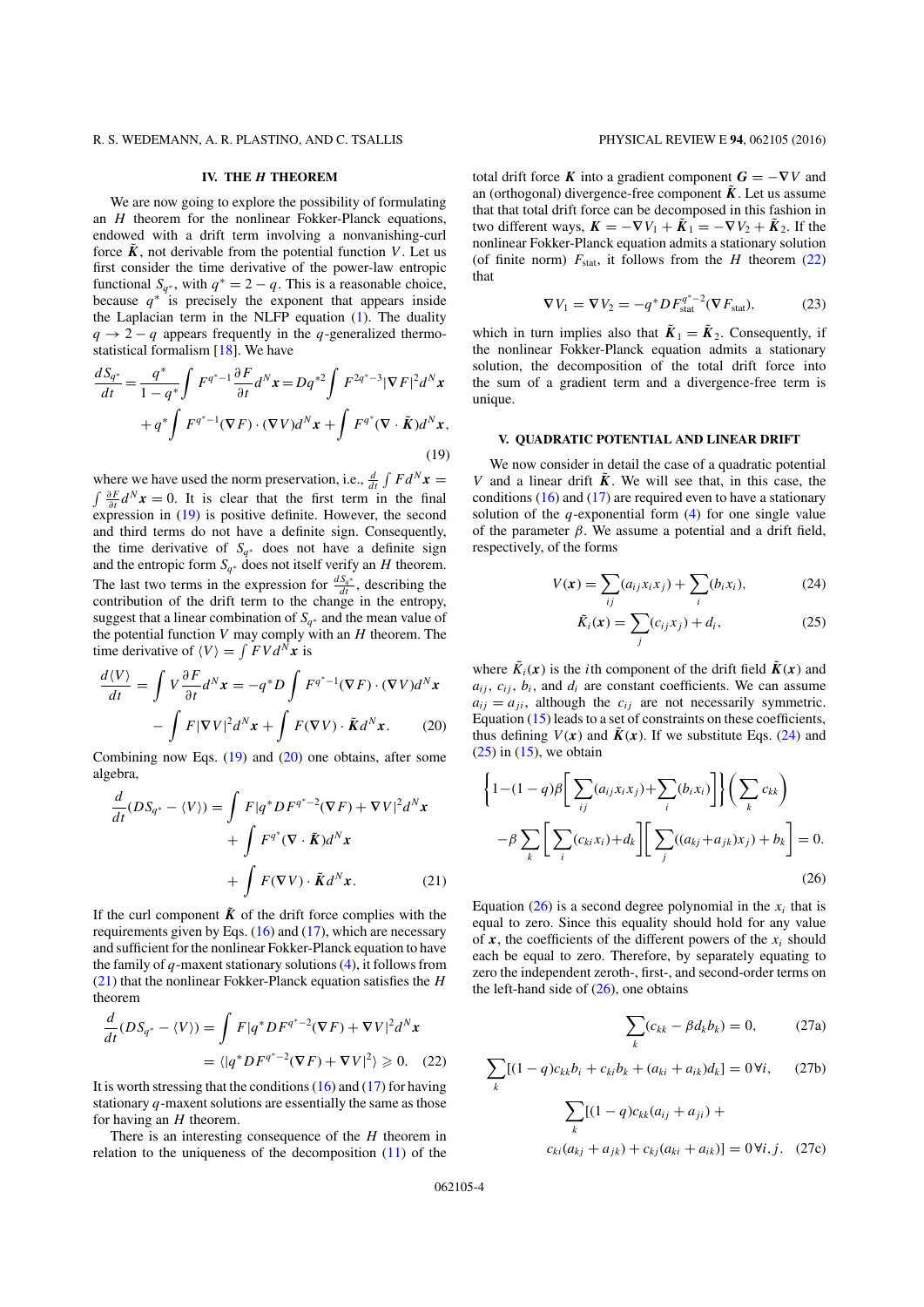# CURL FORCES AND THE NONLINEAR FOKKER-PLANCK . . . PHYSICAL REVIEW E **94**, 062105 (2016)

With symmetric  $a_{ij}$ , we now assume

$$
\det|a_{ij}| \neq 0. \tag{28}
$$

This assumption is also necessary if  $V(x)$  should represent a confining potential, leading to a normalizable stationary state of the nonlinear Fokker-Planck equation.

If we introduce an appropriate shift in the  $x_i$  coordinates, it is possible to work using a potential  $V(x)$  (24) with no linear terms. We thus define

$$
\overline{x}_i = x_i - r_i,\tag{29}
$$

so that the *ri* are constants that can be derived from constraints, as we will show. We can then express  $(24)$  in terms of the  $\overline{x}_i$ as

$$
V(\mathbf{x}) = \sum_{ij} a_{ij} [\overline{x}_i \overline{x}_j + (\overline{x}_i r_j + \overline{x}_j r_i) + r_i r_j] + \sum_i b_i (\overline{x}_i + r_i).
$$
\n(30)

The linear terms in  $(30)$  are now

$$
\sum_{i} \left\{ \left[ \sum_{j} (a_{ij}r_j + a_{ji}r_j) \right] + b_i \right\} \overline{x}_i \tag{31}
$$

and they will vanish if the  $r_i$ 's satisfy

$$
b_i + \sum_j (a_{ij} + a_{ji})r_j = 0
$$
 or  
 $b_i + 2 \sum_j a_{ij}r_j = 0, \quad i = 1, ..., N.$  (32)

The *N* Eqs. (32) can be solved for the  $r_j$ 's because the condition in Eq. (28) holds. The constant term  $(\sum_i b_i r_i) + (\sum_{ij} a_{ij} r_i r_j)$ in the potential *V* can be ignored and eliminated: Since the potential enters the NLFP equation only through its gradient, this constant term has no physical significance. Therefore, in terms of the shifted coordinates  $\overline{x}_i$ , we have

$$
V(\overline{x}) = \sum_{ij} a_{ij} \overline{x}_i \overline{x}_j,
$$
 (33a)

$$
\tilde{K}_i(\overline{x}) = \sum_j (c_{ij}\overline{x}_j) + \overline{d}_i,
$$
\n(33b)

where  $\overline{d}_i = \sum_j (c_{ij} r_j) + d_i$ . We thus see that, after an appropriate shift in the phase space variables, the problem reduces to that of a homogeneous quadratic potential.

If the associated nonlinear Fokker-Planck equation admits a *q*-maxent stationary solution, even for one single value of  $\beta$ , it follows from  $(27a)$  that we must have

$$
\sum_{j} c_{jj} = 0 \Rightarrow \nabla \cdot \tilde{\mathbf{K}} = 0,
$$
\n(34)

from which it follows that the condition  $\tilde{K} \cdot \nabla V = 0$  also follows. In other words, for a quadratic potential *V* and a linear drift  $\tilde{K}$ , if one has a *q*-maxent stationary solution even for one single value of  $\beta$ , it is possible after a coordinate shift to recast the system in terms of a drift field, complying with conditions  $(16)$  and  $(17)$ .

# **VI. TWO-DIMENSIONAL SYSTEM WITH EXACT TIME-DEPENDENT** *q***-GAUSSIAN SOLUTIONS**

We now consider, as an example of a time-dependent solution of a nonlinear Fokker-Planck equation with a  $\ddot{K}$  not arising from a potential that admits a *q*-maxent stationary solution, a two-dimensional system submitted to the following quadratic potential and nongradient linear drift term. For simplicity of notation, we will name the phase space state variables  $x \equiv \overline{x}_1$  and  $y \equiv \overline{x}_2$ , so the potential and drift term can be expressed as

$$
V(\overline{x}) = a(x^2 + y^2),\tag{35}
$$

$$
\tilde{K}(\overline{x}) = (-by, +bx). \tag{36}
$$

It is well known that most nonlinear differential equations in physics, biology, and related areas do not admit general analytical solutions. In some cases, however, one is fortunate enough to have at least a particular analytical exact solution. As we will presently show, this is what happens with the nonlinear Fokker-Planck equation associated with the above potential and drift field. No general analytical solution is available, but it is possible to obtain a particular, exact, time-dependent solution of the *q*-Gaussian form. Particular analytical solutions of nonlinear differential equations are, for a variety of reasons, of considerable value. They provide concrete examples, where the kind of behavior exhibited by the solutions can be studied in a detailed and transparent form (even though the general solutions may have a much richer dynamics). Particular analytical solutions may constitute useful starting points for the construction of more general, analytical, approximate solutions. They are also useful to test the accuracy of numerical approaches for solving the nonlinear equations under consideration. The case of dynamical equations admitting exact *q*-Gaussian solutions is especially relevant because *q*-Gaussian densities are actually observed in nature, in diverse physical and biological scenarios [18], making it imperative to identify and investigate all the different dynamical mechanisms that may lead to *q*-Gaussian solutions.

It can be verified that  $(35)$  and  $(36)$  satisfy conditions given by Eqs. (16) and (17). The NLFP equation then has the form

$$
\frac{\partial F}{\partial t} = D\nabla^2 [F^{2-q}] + \frac{\partial [(2ax + by)F]}{\partial x} + \frac{\partial [(2ay - bx)F]}{\partial y}.
$$
\n(37)

We propose the ansatz

$$
F(x, y, t) = \eta(t)\{1 - (1 - q)[\alpha(t)x^2 + \delta(t)xy + \gamma(t)y^2]\}_{+}^{1/(1-q)},
$$
 (38)

where  $\eta(t)$ ,  $\alpha(t)$ ,  $\delta(t)$ , and  $\gamma(t)$  are time-dependent parameters. This ansatz has a time-dependent, Tsallis, *q*-maximum entropy (*q*-maxent) form, with the time dependence represented in the parameters *n*,  $\alpha$ ,  $\delta$ , and  $\nu$ . We then define

$$
\varphi = 1 - (1 - q)(\alpha x^2 + \delta xy + \gamma y^2),
$$
 (39)

062105-5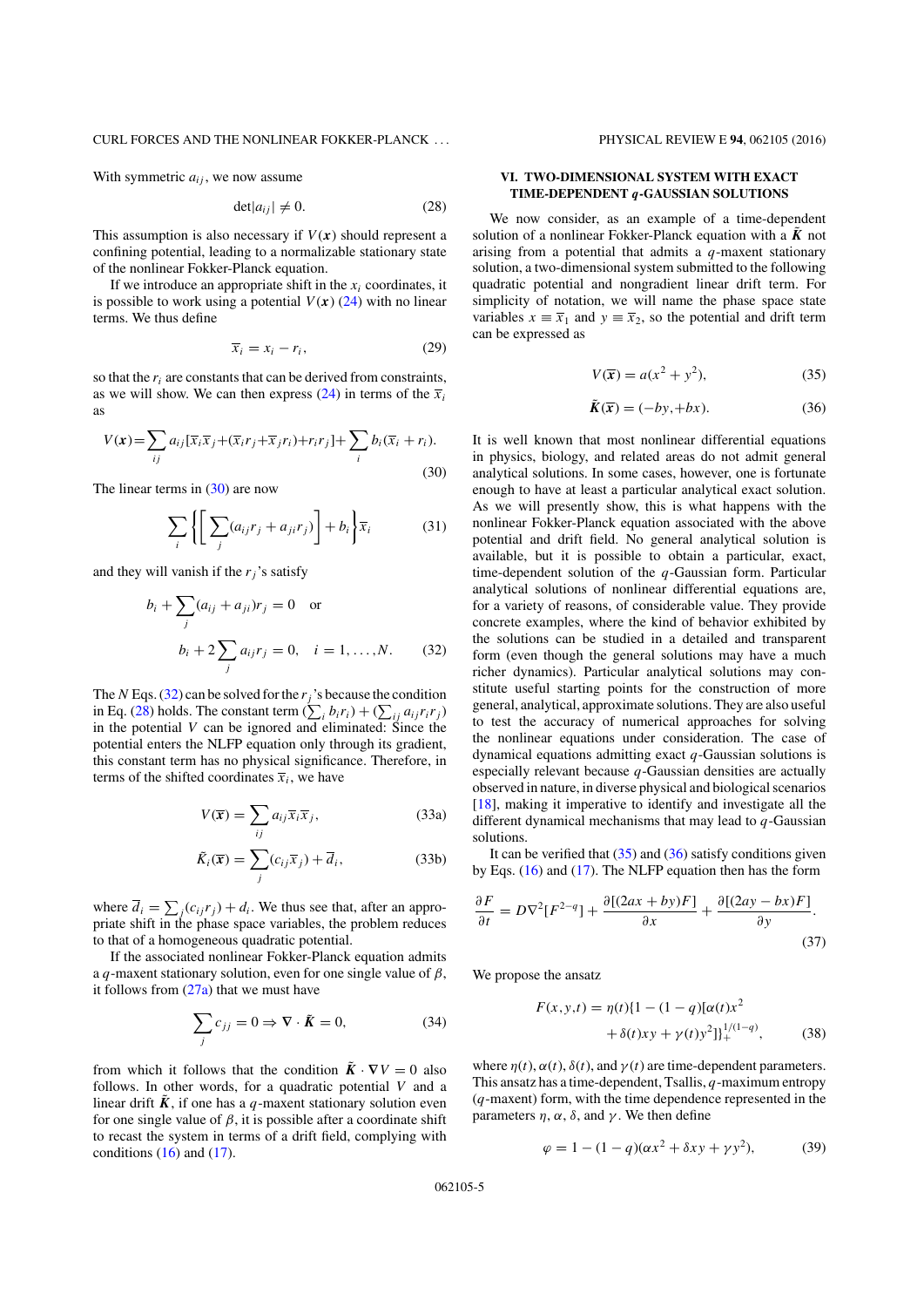calculate the terms of the nonlinear Fokker-Planck equation (1), and obtain the expressions

$$
\frac{\partial F}{\partial t} = \dot{\eta} \varphi^{1/(1-q)} - \eta (\dot{\alpha} x^2 + \dot{\delta} x y + \dot{\gamma} y^2) \varphi^{q/(1-q)},
$$
 (40a)

$$
\frac{\partial^2 F^{2-q}}{\partial x^2} = (2-q)\eta^{2-q}[-2\alpha\varphi^{1/(1-q)}] + (2\alpha x + \delta y)^2 \varphi^{q/(1-q)}].
$$
 (40b)

+ 
$$
(2\alpha x + \delta y)^2 \varphi^{q/(1-q)}\Big]
$$
, (40b)  

$$
\frac{\partial^2 F^{2-q}}{\partial y^2} = (2-q)\eta^{2-q}[-2\gamma \varphi^{1/(1-q)}]
$$

$$
+(2\gamma y+\delta x)^2\varphi^{q/(1-q)}],\qquad(40c)
$$

$$
\frac{\partial [(2ax + by)F]}{\partial x} = \eta [2a\varphi^{1/(1-q)} - (2ax + by) \times (2\alpha x + \delta y)\varphi^{q/(1-q)}], \quad (40d)
$$

$$
\frac{\partial [(2ay - bx)F]}{\partial y} = \eta [2a\varphi^{1/(1-q)} - (2ay - bx) \times (2\gamma y + \delta x)\varphi^{q/(1-q)}].
$$
 (40e)

Next we substitute the right-hand side of Eqs. (40) into the NLFP equation (37) and, with some algebra, obtain the following set of ordinary differential equations for the time evolution of the parameters  $n, \alpha, \delta$ , and  $\nu$ :

$$
\frac{d\eta}{dt} = 4\eta a - 2(2 - q)D\eta^{2-q}(\alpha + \gamma),\tag{41a}
$$

$$
\frac{d\alpha}{dt} = -(2 - q)D\eta^{1-q}(4\alpha^2 + \delta^2) + 4a\alpha - b\delta,
$$
 (41b)

$$
\frac{d\gamma}{dt} = -(2 - q)D\eta^{1-q}(4\gamma^2 + \delta^2) + 4a\gamma + b\delta,
$$
 (41c)

$$
\frac{d\delta}{dt} = -4(2-q)D\eta^{1-q}\delta(\alpha+\gamma) + 4a\delta + 2b(\alpha-\gamma).
$$
\n(41d)

Therefore, the *q*-maxent ansatz (38) will be a solution of the NLFP equation (37), provided the functions  $\eta(t)$ ,  $\alpha(t)$ ,  $\delta(t)$ , and  $\gamma(t)$  satisfy the set of four coupled ordinary differential equations (41).

When we interpret a solution  $F(x_1, \ldots, x_N, t)$  of the NLFP equation (1) as a probability density in phase space or as a physical density of particles or other entities we should require that the norm  $\overline{I}$  of  $\overline{F}$  is finite, so that

$$
I = \int F dx_1 dx_2 \cdots dx_N \leq \infty.
$$
 (42)

For the particular density function (38) to have a finite norm, the quadratic form  $\alpha x^2 + \delta xy + \gamma y^2$  has to be positive definite. This guarantees that the curves of constant density (isodensity curves), given by  $\alpha x^2 + \delta xy + \gamma y^2 = \text{const} > 0$ , correspond to ellipses. For  $q < 1$ , the density (38) has a compact support: It has values different from zero, within a region limited by the cutoff boundary given by the ellipse,  $\alpha x^2 + \delta xy + \gamma y^2 = \frac{1}{1-q}$ . At this boundary, and outside it, the density vanishes. To have elliptic isodensity curves, the

discriminant

$$
\zeta = \alpha \gamma - \frac{\delta^2}{4} \tag{43}
$$

has to be positive. It follows from (41) that the time derivative of the discriminant is

$$
\frac{d\zeta}{dt} = [\delta^2 - 4\alpha\gamma][(2 - q)D\eta^{1 - q}(\alpha + \gamma) - 2a]
$$
  
= 4\zeta[2a - (2 - q)D\eta^{1 - q}(\alpha + \gamma)]. (44)

We see that the value of the discriminant is not constant in time. However, Eq. (44) implies that the positive character of  $\varsigma$  is preserved during the time evolution of the system. For the proposed *q*-statistical ansatz (38), we find, after some algebra, that, given a positive value of the discriminant  $(43)$ , the norm (42) is finite for  $q < 2$  and is equal to

$$
I = \frac{\pi \eta}{(2 - q)\sqrt{\alpha \gamma - \frac{\delta^2}{4}}}.
$$
\n(45)

Therefore, the allowed values of the *q* parameter, for the system considered in this section, are those smaller than 2.

After some more calculation, it is also possible to verify, using the equations of motion  $(41)$ , that

$$
\frac{dI}{dt} = \frac{\partial I}{\partial \eta} \frac{d\eta}{dt} + \frac{\partial I}{\partial \alpha} \frac{d\alpha}{dt} + \frac{\partial I}{\partial \gamma} \frac{d\gamma}{dt} + \frac{\partial I}{\partial \delta} \frac{d\delta}{dt} = 0, \quad (46)
$$

so that *I* is a conserved quantity during the time evolution of the system, as is to be expected. Let us also note that, at a given time, all the isodensity curves of the density  $(38)$  are ellipses having the same eccentricity,

$$
e = \sqrt{\frac{2\sqrt{(\alpha - \gamma)^2 + \delta^2}}{\alpha + \gamma + \sqrt{(\alpha - \gamma)^2 + \delta^2}}}.
$$
 (47)

The stationary solutions of the set of equations (41) determine the values of the parameters  $\eta_{stat}$ ,  $\alpha_{stat}$ ,  $\delta_{stat}$ , and  $\gamma_{stat}$ , in the ansatz (38), corresponding to stationary solutions of the NLFP equation (37). These stationary solutions are

$$
\eta_{\text{stat}} = \left[ \frac{a}{(2 - q)D\alpha_{\text{stat}}} \right]^{1/(1 - q)},
$$
  
\n
$$
\gamma_{\text{stat}} = \alpha_{\text{stat}},
$$
  
\n
$$
\delta_{\text{stat}} = 0.
$$
 (48)

We see that the stationary solution is not unique. In fact, Eqs. (48) determine a monoparametric family of stationary solutions, parametrized by  $\alpha_{stat}$ . That is, for different values of this parameter one obtains, through (48), different stationary solutions. Each of these solutions has a different normalization, given by [see Eq.  $(45)$ ]

$$
I = \frac{\pi \eta_{\text{stat}}}{(2 - q)\alpha_{\text{stat}}}.
$$
 (49)

As we have already discussed, the norm *I* is preserved by the time evolution. Combining (48) with (49), one can express the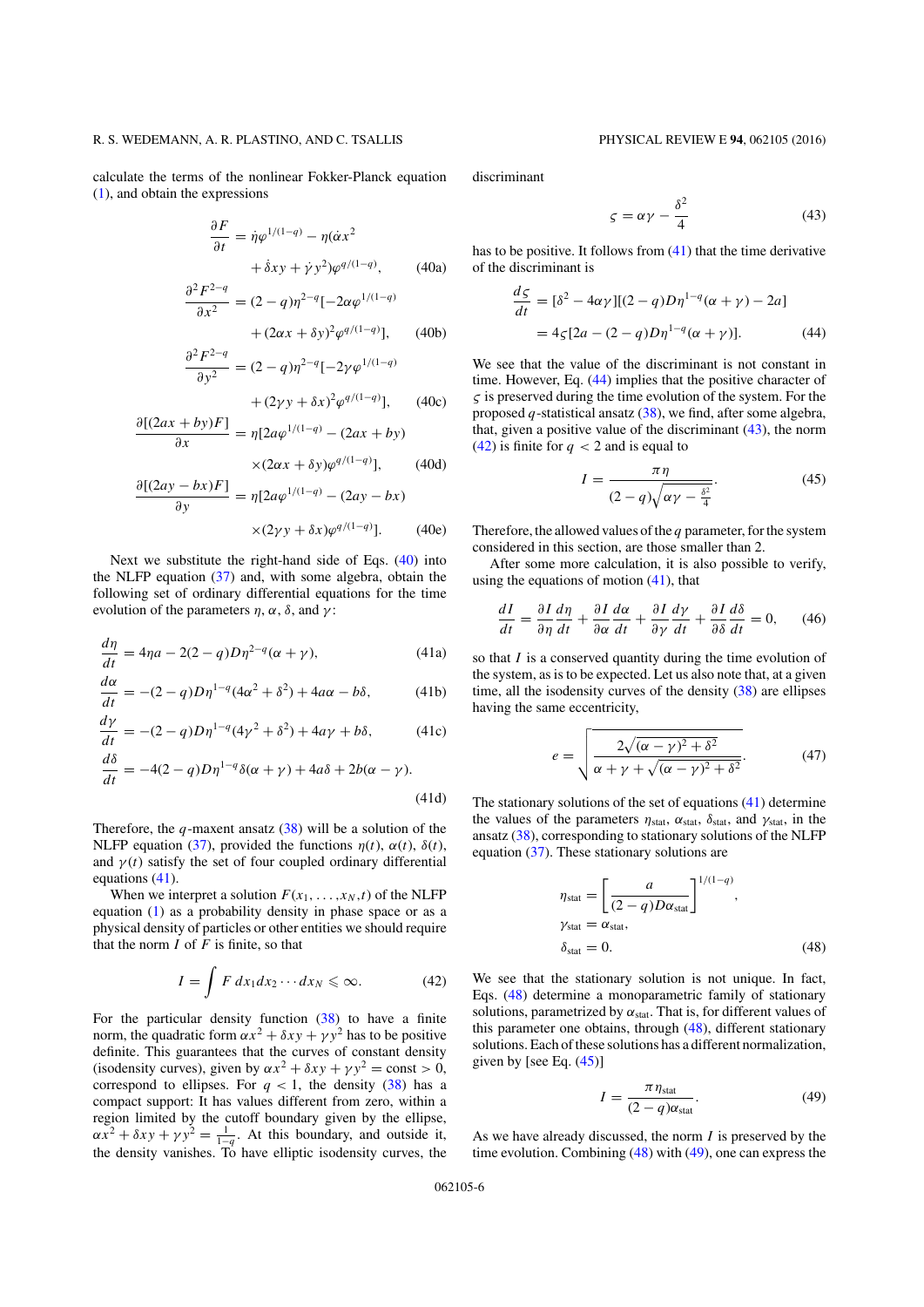stationary solution in terms of the norm *I* by

$$
\eta_{\text{stat}} = \left[\frac{aI}{\pi D}\right]^{1/(2-q)},
$$
\n
$$
\alpha_{\text{stat}} = \frac{\pi}{(2-q)I} \left[\frac{aI}{\pi D}\right]^{1/(2-q)},
$$
\n
$$
\gamma_{\text{stat}} = \alpha_{\text{stat}},
$$
\n
$$
\delta_{\text{stat}} = 0.
$$
\n(50)

It transpires from the above equations that the parameters  $\eta_{\text{stat}}$  and  $\alpha_{\text{stat}}$  increase monotonically with *a* and decrease with *D*. This corresponds to the fact that the stationary density becomes more localized when the strength of the confining potential (determined by the parameter *a*) increases, while it tends to delocalize when the diffusion effects (characterized by the constant *D*) become larger. The stationary density  $F_q$ , expressed as a function of the radial variable  $r = (x^2 + y^2)^{1/2}$ , is

$$
F_q(r) = \eta_{\text{stat}} [1 - (1 - q) \alpha_{\text{stat}} r^2]_+^{1/(1-q)}.
$$
 (51)

These stationary distributions are of the *q*-exponential form (4). If one considers only solutions normalized to 1 then, for each value of *q*, one has only one stationary distribution, with a *q*-dependent  $\beta$  given by

$$
\beta_q = \frac{\pi}{(2-q)Ia} \left[ \frac{aI}{\pi D} \right]^{1/(2-q)}.
$$
 (52)

Models having a *q*-dependent  $\beta$  arise in the description of some phenomena, such as the interoccurrence times between losses in financial markets [see Fig. 3(b) in [29]], and also in connection with the role of dimensionality in complex networks (see Fig. 7 in [30]).

A density  $F(x,t)$ , governed by the partial differential equation (37), can be interpreted as describing the distribution of a set of particles interacting via short-range interactions, performing overdamped motion under the drag effects due to a uniformly rotating medium, and confined by an external harmonic potential. To see this, let us consider the equation of motion of one individual test particle of this system

$$
m\ddot{\mathbf{r}} = -\nabla W_{\text{int}} - \nabla W_{\text{ext}} - \Gamma(\dot{\mathbf{r}} - \dot{\mathbf{r}}_R),
$$
 (53)

where  $m$  is the mass of the test particle,  $W_{int}$  is the potential function associated with the forces acting on the test particle due to the other particles of the system, *W*ext is the external confining potential, and  $\Gamma$  is a drag coefficient describing the drag forces due to a resisting medium, which rotates uniformly with an angular velocity  $\Omega$ . Notice that the equation of motion (53) is expressed with respect to an inertial reference frame [with Cartesian coordinates  $(x, y)$ ] and not with respect to the rotating frame where the resisting medium is at rest. With respect to the inertial frame, the local velocity  $\dot{r}_R$  of the medium has components  $(-\Omega y, +\Omega x)$ .

Since the interactions between the particles are short range, we assume that the potential function  $W_{int}$  is a function of the local density *F*, that is,  $W_{int} = \mathcal{D}(F)$ . In the regime of overdamped motion, Eq. (53) becomes

$$
\dot{\boldsymbol{r}} = -\frac{1}{\Gamma} \nabla W_{\text{int}} - \frac{1}{\Gamma} \nabla W_{\text{ext}} + \dot{\boldsymbol{r}}_{R},
$$
(54)



FIG. 1. Evolution of the parameter  $\alpha$  appearing in the timedependent solution (38) of the NLFP equation (37) for  $q = 0.5$ . The units employed are defined in terms of the constants *D* and *b* appearing in the NLFP equation. The parameter  $\alpha$  has dimensions of inverse squared length and is measured in units of  $\frac{b}{8D}$ . The time *t* is measured in units of  $\frac{4}{b}$ .

implying that the velocity  $\dot{r}$  of a particle in the system, at a given time, is completely determined by its location *r*. It can then be verified, after some calculations, that the continuity equation in configuration space  $\partial F/\partial t = -\nabla(\dot{r}F)$ , describing the evolution of the space density  $F$  of a set of particles moving according to the equation of motion  $(54)$ , is precisely the NLFP equation (37), after the identifications  $\frac{\mathcal{D}}{\Gamma} = \frac{2-q}{1-q} DF^{1-q}$ ,  $\frac{W_{ext}}{\Gamma} = a r^2$ , and  $b = \Omega$ .

An illustrative example of the time evolution of the *q*-Gaussian solution  $(38)$  is provided in Figs. 1–4. In these figures, the parameters  $\alpha$ ,  $\gamma$ ,  $\delta$ , and  $\eta$ , determining the evolving size and shape of the two-dimensional *q*-Gaussian solution (38), are depicted as a function of time. The different curves shown in each figure correspond to the NLFP equation (37), with  $q = 0.5$ ,  $D = 0.5$ ,  $a = 1$ ,  $b = 4$ , and different initial



FIG. 2. Evolution of the parameter  $\gamma$  appearing in the timedependent solution (38) of the NLFP equation for  $q = 0.5$ . The parameter  $\gamma$  has dimensions of inverse squared length. The units employed are the same as in Fig. 1.

062105-7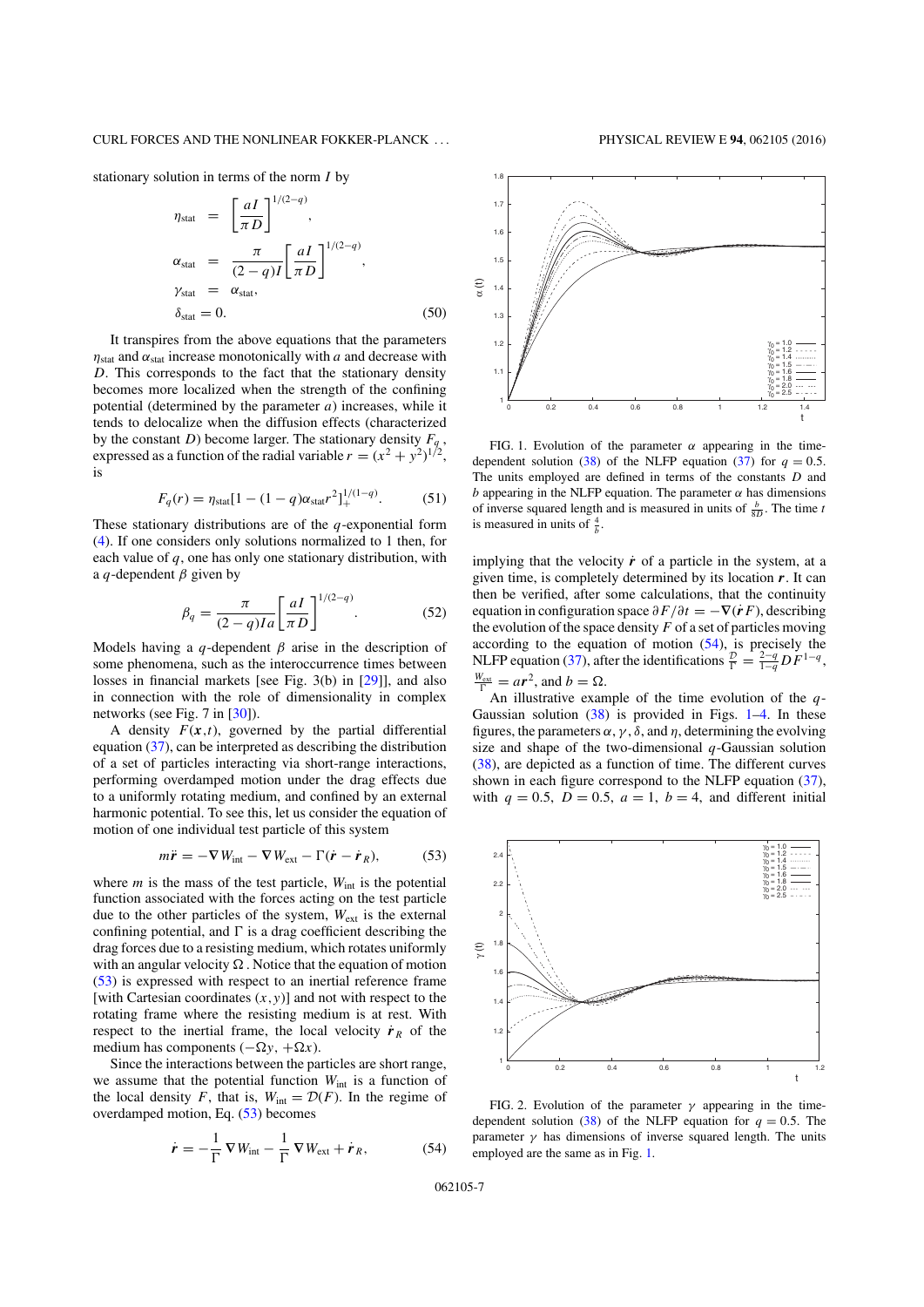

FIG. 3. Evolution of the parameter  $\delta$  appearing in the timedependent solution (38) of the NLFP equation for  $q = 0.5$ . The parameter  $\delta$  has dimensions of inverse squared length. The units employed are the same as in Fig. 1.

conditions. The curves were therefore obtained from the numerical integration of the set of coupled ordinary differential equations (41). All solutions exhibited correspond to evolving densities normalized to unity [that is,  $I = 1$  in Eq. (45)]. The initial conditions are  $\alpha_0 = 1$  and  $\delta_0 = 0$ , with different initial values of the parameter  $\gamma$ , as indicated in the figures. The initial value of  $\eta$  is calculated from the initial values of the other three parameters, using the normalization condition  $I = 1$ .

It can be appreciated from Figs. 1–4 that the different initial densities considered (all having the same norm  $I = 1$ ) relax to the same final stationary distribution (characterized by the same value of the norm). This stationary distribution is rotationally symmetric. Consequently, the initial asymmetry of the density tends to decrease as the evolution takes place (the two axis of the isodensity curves tend to become equal to each other). The oscillatory behavior of the parameter  $\delta$ , which takes alternating signs as time advances, indicates that



FIG. 4. Evolution of the parameter  $\eta$  appearing in the timedependent solution (38) of the NLFP equation for  $q = 0.5$ . The parameter  $\eta$  is dimensionless. The time  $t$  is measured in the same units as in Fig. 1.



FIG. 5. Evolution, for different *q* values, of the parameter  $\alpha$ appearing in the time-dependent solution (38) of the NLFP equation. Dimensions and units are the same as in Fig. 1.

the asymmetric density rotates as the evolution proceeds. Note that, at the times when  $\delta = 0$ , the axis of the isodensity curves is parallel to the coordinate axis. This happens at approximately regular time intervals, indicating that the elliptical isodensity curves rotate at an approximately constant mean angular velocity. The oscillatory behavior associated with the rotation affects the other variables (besides  $\delta$ ) as well, which also exhibit oscillations whose amplitudes tend to decrease as the density function *F* relaxes towards the stationary one.

We solved numerically the set of differential equations (41) for different values of *q*, both smaller and larger than 1, and found that the qualitative features of the corresponding time evolution share, for all *q* values, some basic similarities. The parameters  $\alpha$ ,  $\delta$ , and  $\gamma$  always show first an oscillatory transient and then they relax towards their stationary values. To illustrate this, we show in Fig. 5 the evolution of the parameter  $\alpha$  for different values of *q* and the initial condition  $\alpha_0 = 1$ ,  $\delta_0 = 0$ , and  $\gamma_0 = 2.5$ . In all cases, we consider an initial distribution



FIG. 6. Evolution, for different  $q$  values, of the eccentricity of the isodensity curves, of the time-dependent solution (38) of the NLFP equation. The eccentricity is dimensionless. The time *t* is measured in the same units as in Fig. 1.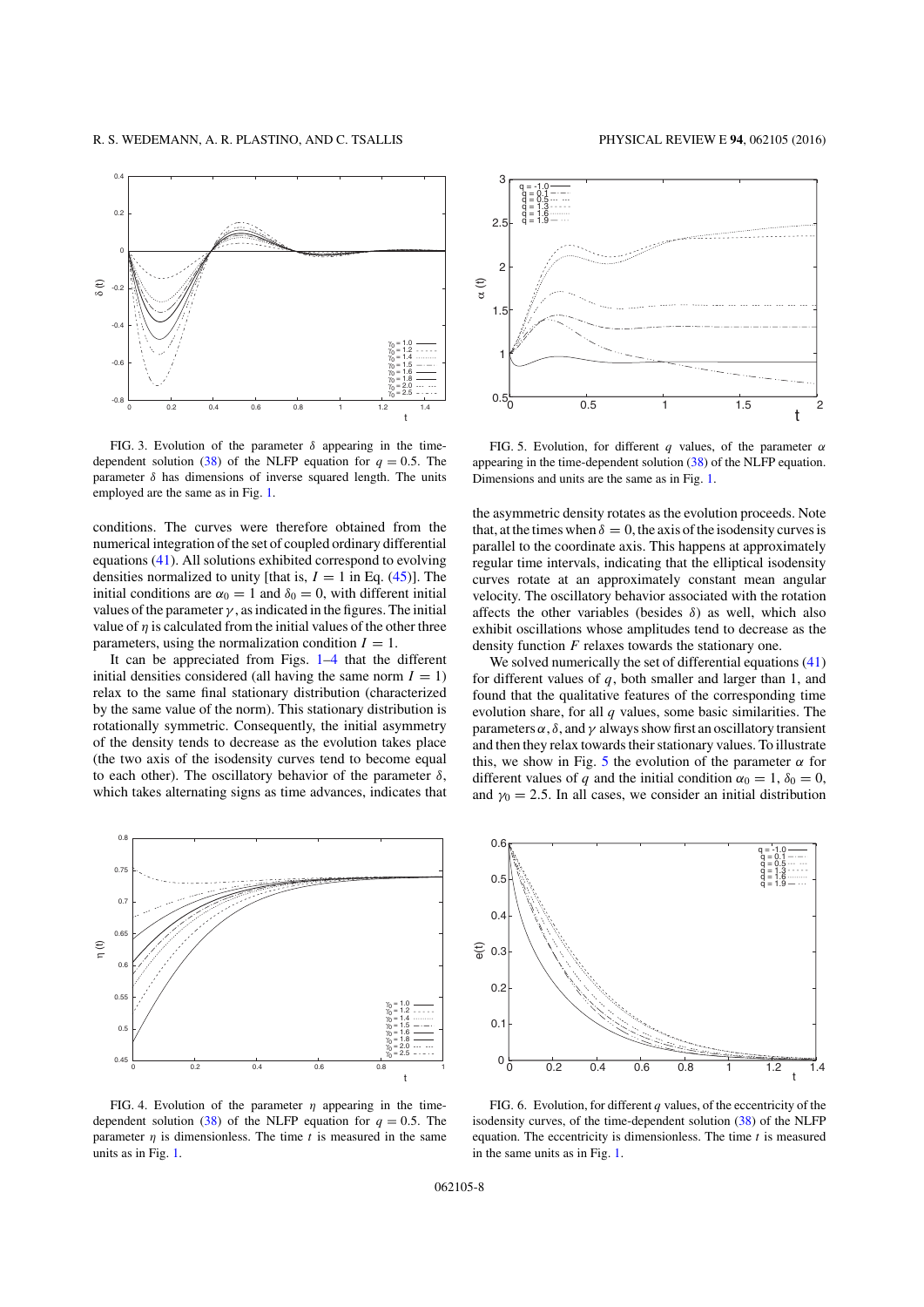

FIG. 7. (a) Stationary distribution  $F_q$  as a function of *r* for different values of the parameter *q*. The quantity  $F_q$  is dimensionless and the coordinate *r* is measured in units  $\sqrt{\frac{8D}{b}}$ . (b) Stationary value of the parameter  $\alpha$  as a function of *q*. The units for  $\alpha$  are as in Fig. 1 and *q* is dimensionless.

normalized to one, this condition determining the initial value of the parameter  $\eta$ .

The evolution of the eccentricity of the isodensity curves is shown, for various  $q$  values, in Fig. 6. It is clear that, in all cases, the eccentricity decreases monotonically with time, consistently with the fact that the time-dependent density (38) relaxes towards the stationary density  $F_q(r)$  [see Eq. (51)], which is rotationally symmetric. Our numerical results indicate that the eccentricity of the isodensity curves decays in an asymptotically exponential way. The stationary distribution  $F_q(r)$  is depicted in Fig. 7(a) for different *q* values. Figure 7(b) depicts the stationary value  $\alpha_{stat}$  of the parameter  $\alpha$  appearing in the solution (38) as a function of *q*. We see that  $\alpha_{stat}$  is not a monotonic function of *q*; it has a maximum value around  $q = 1.55$ . This helps to understand some aspects of Fig. 5.

Several features of the curves  $\alpha(t)$  depicted in Fig. 5 are determined by the relationship between the initial value  $\alpha_0$ , which is the same for all these curves, and the asymptotic *q*-dependent stationary values  $\alpha_{stat}(q)$  to which  $\alpha$  tends at large times. For instance, for  $q = -1$ , the stationary value  $\alpha_{stat}(-1)$  is close to the initial condition  $\alpha_0$ , common to all the cases considered in Fig. 5. Consequently, for  $q = -1$ ,  $\alpha$ describes oscillations of small amplitude and quickly relaxes to its stationary value. On the other hand, for increasing *q* values up to  $q \approx 1.55$ ,  $\alpha_{stat}(q)$  increases with  $q$  [see Fig. 7(b)] and the corresponding curves in Fig. 5 exhibit initial oscillations of higher amplitude and later relax to values of  $\alpha_{stat}(q)$  that are larger than the initial value  $\alpha_0$ . Finally, for *q* values larger than  $q \approx 1.55$ , the stationary  $\alpha_{stat}(q)$  decreases quickly with *q*. For instance, for  $q = 1.9$ , the stationary value of  $\alpha$  is well below the initial value  $\alpha_0$ . This explains why the  $\alpha(t)$  curve corresponding to  $q = 1.9$  crosses the already mentioned one corresponding to  $\alpha = -1$ .

# **VII. CONCLUSION**

We investigated the main properties of multidimensional NLFP equations, involving curl drift forces. We considered drift force fields comprising both an irrotational term *G*, derived from a potential function  $V(x)$ , and a curl part, the nongradient term  $\tilde{K}$ . We determined the requirements that the two parts  $G$  and  $\tilde{K}$  of the drift field have to satisfy in order for the corresponding NLFP equation to admit a stationary solution of the *q*-maxent form [that is, a *q* exponential of the potential function  $V(x)$ , associated with the gradient component of the drift force]. We found that this kind of stationary solution exists for a continuous range of values of the parameter  $\beta$  if and only if the curl part  $\tilde{K}$  is divergencefree and the curl part is orthogonal to the gradient part *G*. We also proved that NLFP equations admitting a stationary solution verify an *H* theorem in terms of an appropriate linear combination of the  $S_q$  entropic functional and the mean value of the potential *V*. Finally, we studied exact, analytical, time-dependent solutions of a two-dimensional NLFP equation, describing a system of interacting particles in an overdamped motion regime under the drag effects originating on a uniformly rotating medium. The connection between rotation and NLFP equations with curl forces, combined with the connection between *q* thermostatistics and self-gravitating systems, indicates that those evolution equations may have applications in geophysical and astrophysical problems. Previous successful physical applications of NLFP equations also suggest that experimental implementations involving rotating granular materials may also be worth exploring.

Another potential field of application of the NLFP dynamics investigated in the present work is the space-time behavior of some biological systems [31]. Diffusion processes are useful to model the spread of biological populations [32,33]. Nonlinear diffusion equations have been proposed as effective descriptions of the interaction between the members of a diffusing biological population [34–36]. On the other hand, drift terms can be used to describe other effects on the motion of the individuals. In this biological context, since the forces are not fundamental but rather the effective result of a set of complex circumstances, it is to be expected that nongradient forces can be relevant. Nonlinear Fokker-Planck equations with nongradient drift fields may also be useful in connection with the generalized Boltzmann machine approach (based on a *q* generalization of simulated annealing [37]) to neural network models of memory [38] when considering asymmetric neural